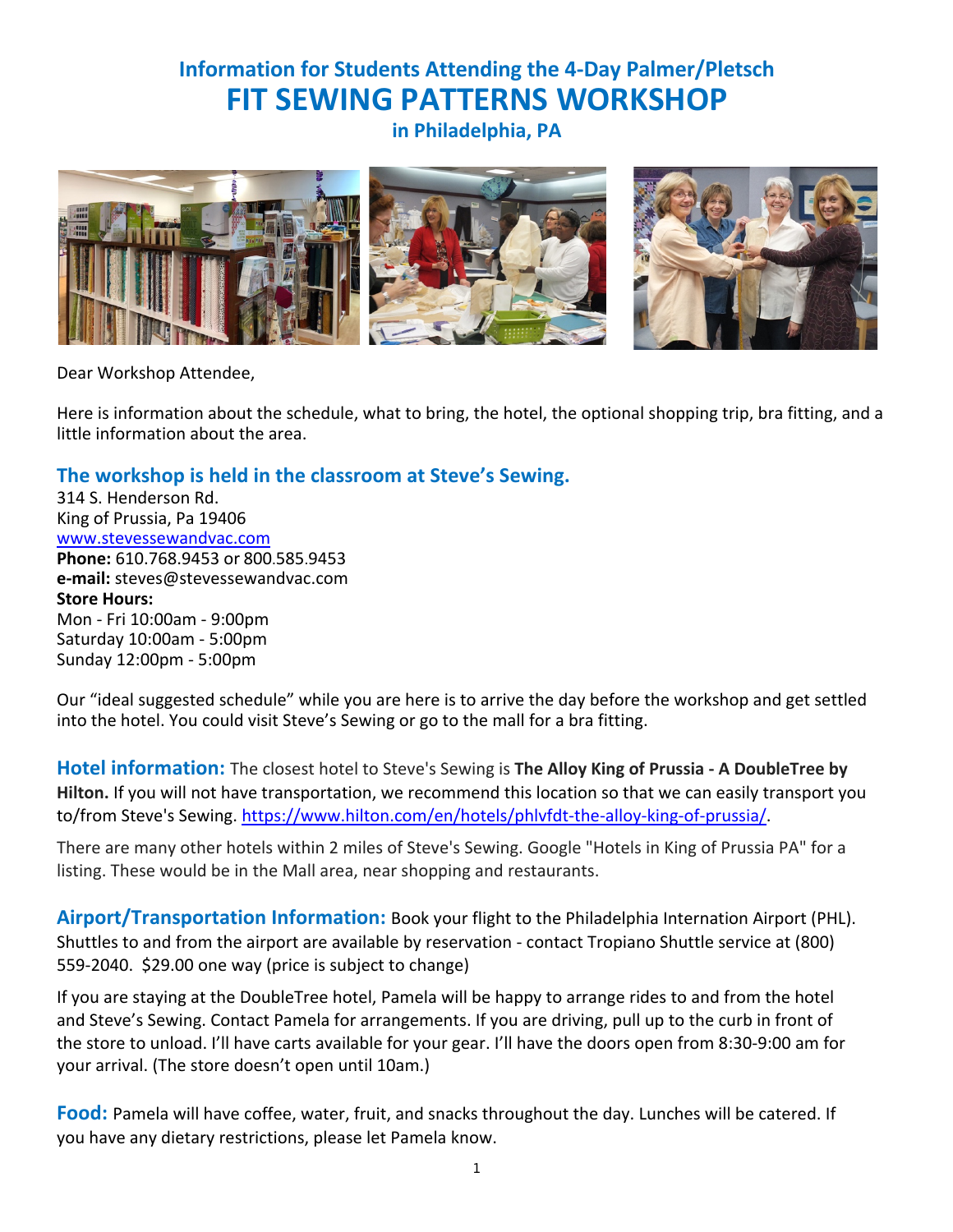**A note about perfume:** Please be careful with perfume—it is best not to wear any at all. Many people are sensitive to it.

**NYC Shopping Trip:** If you haven't registered and want to go fabric shopping on Monday, let me know as soon as you can. If there are open spots, I have lots of customers who are anxious to go. Your trip includes your transportation (via Pamela's car!), lunch in NYC, fabric shopping and a possible field trip to an interesting fabric related business.

If there is anything I can do or if I can answer any questions for you, please do not hesitate to ask. I look forward to seeing all of you soon!

Parmela Leggett



## **Introducing Pamela Leggett, Palmer/Pletsch Certified Sewing Instructor**

Pamela has been teaching sewing since 1981 and has been teaching Palmer/Pletsch Fit and Pant Fit classes since 1999. Specializing in pattern fitting, fine garment sewing skills, knits and serging, she has developed a fun and informative teaching style that is available in her patterns, social media, YouTube channel.

One of Pamela's passions is creating garments that flatter and fit the wearer. Her desire to teach others to achieve the perfect fit led her to the Palmer/Pletsch pattern fitting method, which she has used to help hundreds of women successfully achieve good fit and a renewed love of garment sewing. It is with this knowledge that she created Pamela's Patterns, which have many fitting solutions and adjustments built in the patterns.

Pamela's Patterns have been reviewed and featured in magazines and on-line review sites. Pamela is a contributing writer, book author and video personality for *Threads Magazine*, an instructor

for Craftsy, director of the Palmer/Pletsch Philadelphia and Connecticut Sewing Workshops and a national sewing/serging educator. She has also appeared on PBS's *Sewing with Nancy* and *Canada's The Shopping Channel*.

Pamela lives in Connecticut, where she operates her business and has a teaching program at The Studio at Pamela's Patterns in Vernon CT. She is a national instructor, teaching in-person and virtual classes for guilds, stores, and shows.

http://www.pamelaspatterns.com e-mail: pamela@pamelaspatterns.com cell/text: 610-804-1640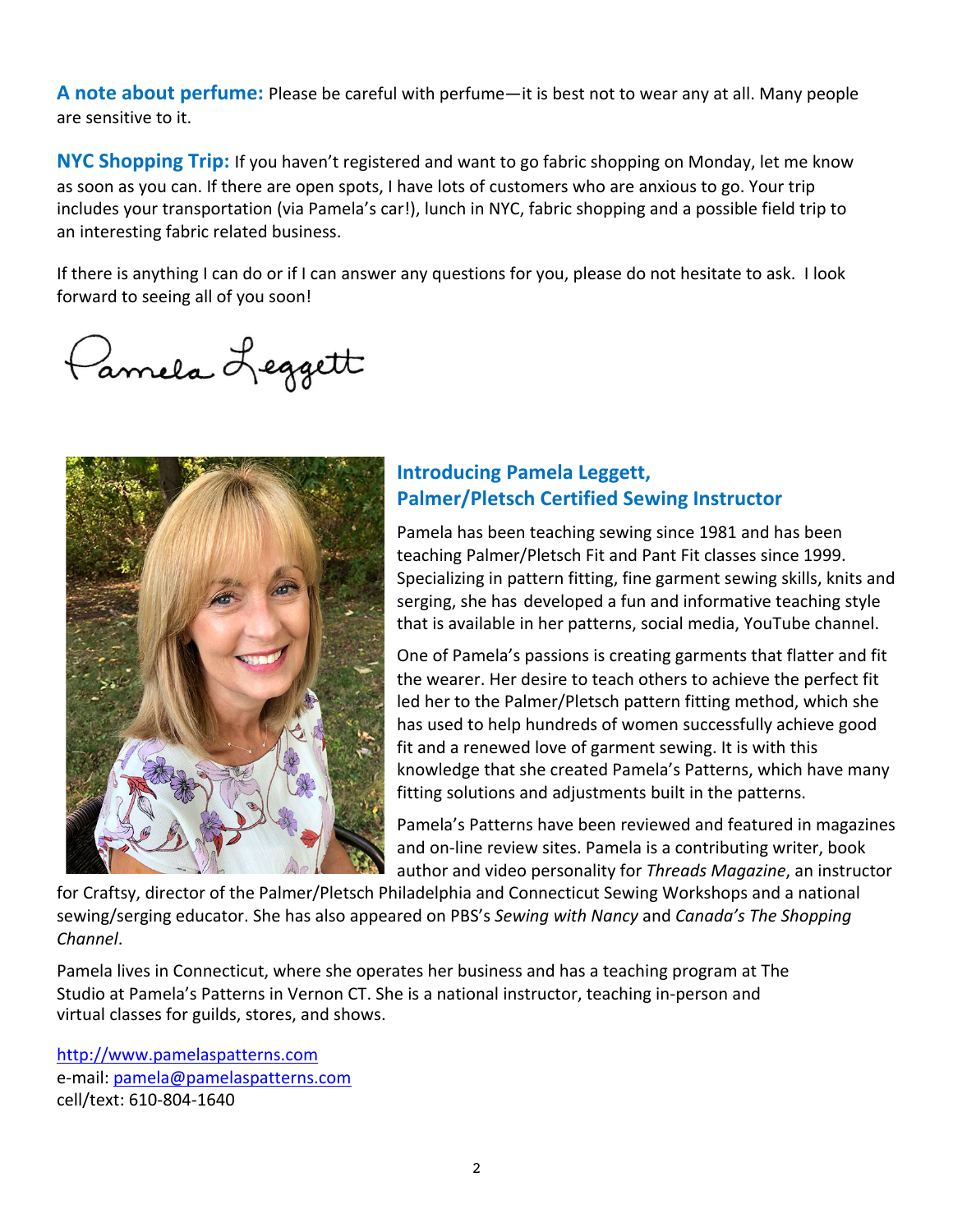# **Fit Sewing Patterns Workshop Schedule — Philadelphia**

## **DAY 1:**

| $9:00$ am          | Introductions, announcements. Fit lecture and selecting size. |
|--------------------|---------------------------------------------------------------|
| $12:30 \text{ pm}$ | Lunch                                                         |
| $1:30$ pm          | Continue fitting.                                             |
| $6:00 \text{ pm}$  | Class ends. Enjoy dinner at the hotel or a nearby restaurant. |

#### **DAY 2:**

| $9:00$ am         | Class begins. Recheck bodice fit if necessary; fit sleeve and skirt.                           |
|-------------------|------------------------------------------------------------------------------------------------|
| Noonish           | Lunch                                                                                          |
| $1:30$ pm         | Class continues. Begin fitting fashion patterns that are not princess. Pin-fit some in fabric. |
| $6:00 \text{ pm}$ | Class ends.                                                                                    |

#### **DAY 3:**

| $9:00$ am         | Class begins. You can fit princess seam fashions beginning today. |
|-------------------|-------------------------------------------------------------------|
| Noonish           | Lunch                                                             |
| $6:00 \text{ pm}$ | Class ends.                                                       |

## **DAY 4:**

| $9:00$ am         | Class begins. You can fit any style dress, jacket, blouse, or skirt. |
|-------------------|----------------------------------------------------------------------|
| <b>Noonish</b>    | Lunch                                                                |
| $1:30$ pm         | Class continues.                                                     |
| $5:00 \text{ pm}$ | Workshop ends                                                        |
| 5-7:00 pm         | <b>Graduation dinner</b>                                             |

- **DAY 5: OPTIONAL NYC fabric shopping trip.** See page 6 for more information.
- **DAY 6: OPTIONAL Teacher Training.** See page 5 for more information.

**Palmer/Pletsch Certified Sewing Instructors: This workshop will give you 40 PDUs.**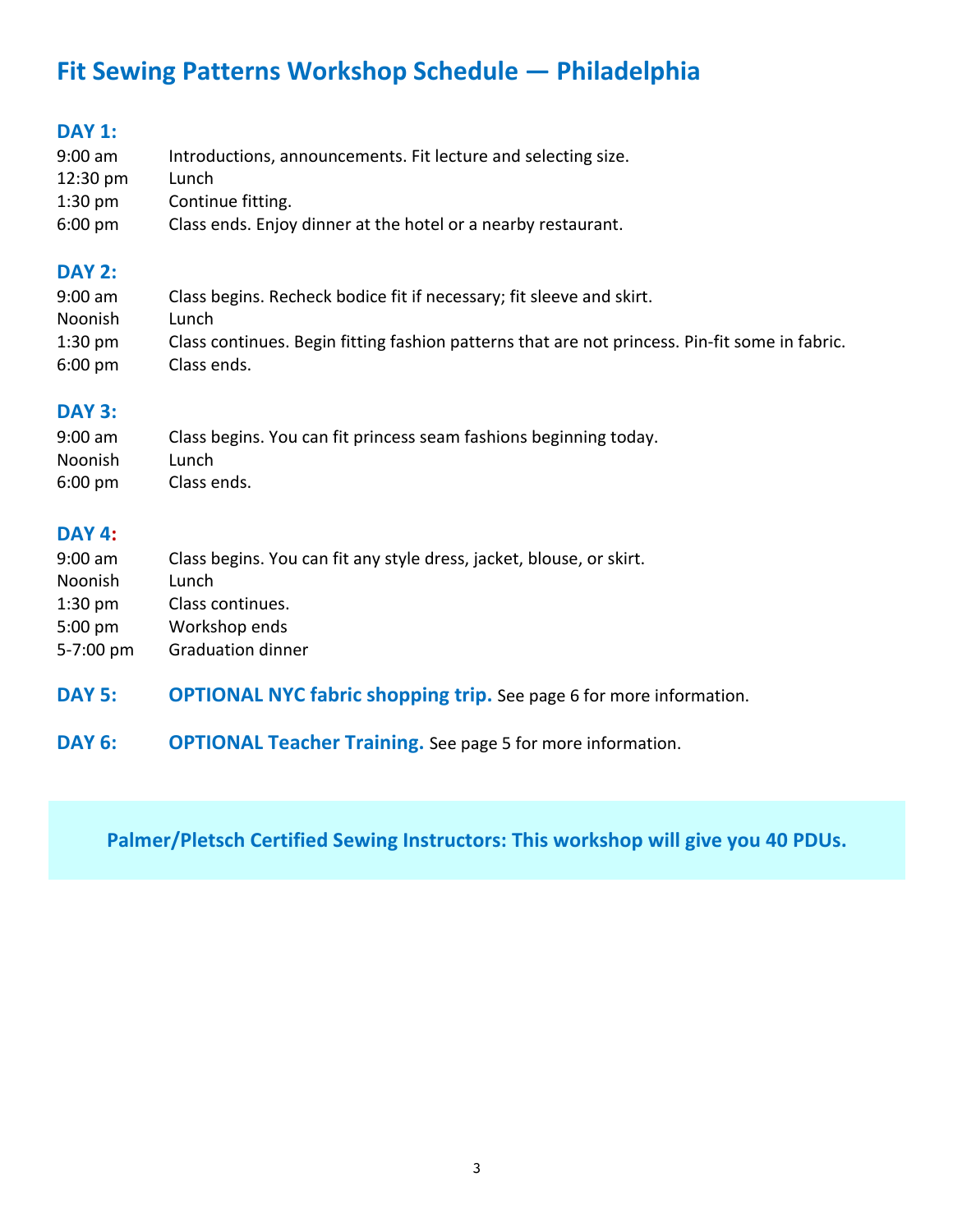# **What to bring to the Fit Workshop:**

Steve's Sewing carries almost anything you could possible need for this workshop, including beautiful Designer fabrics. My goal is for you to fit several patterns during your four days – and learn tons of techniques! Each person will have a work space.

You will be spending a lot of time in your underwear, so make sure yours fit well! If you are modest, close fitting tights or leggings work well, but make sure they don't change your size or make indentations. Best thing to wear? Tights or leggings (shorts or ankle length), a camisole and a dress/long shirt/robe to wear over them. If you haven't been fitted for a good bra lately, we can take a trip to Nordstroms or Rigby & Peller on Thursday evening.

Another item you can bring is a plain white T-Shirt that fits very snugly. Nothing new or nice needed, I will show you how to cut off the sleeves and neckline, mark it all up and make a nice self-fitting tool to help you with your fitting.

Wear a necklace each day so we can easily see the base of your neck.

**Patterns** – Bring any patterns (except pants) you would like to use during this class. You will learn the most if you pick fitted patterns, but it is also interesting to learn how to fit an oversized or "artsy" pattern. For commercial patterns (Butterick, McCall's, Vogue, Simplicity), make sure you have the correct size. A good diagram of how to measure is found on page 34 of the *The Palmer/Pletsch Complete Guide to Fitting*. Steve's carries McCall's and Pamela's Patterns. Be sure to check out Palmer/Pletsch patterns from McCall's – they have fitting advice built in!

We will all start with the same pattern, the fitting pattern from Palmer/Pletsch and McCall's, #7279. This will essentially become your "sloper" or fitting tool for the class. The pattern is included in the class fee and will be here for you when you arrive. It is a basic fitted dress that you can make or just use as a fitting tool.

**Fabrics** – Bring any prewashed fabrics you may want to use. Remember, Steve's has lovely fabrics as well! I will be happy to prewash any fabrics that you purchase during the workshop for you. We will not be doing any actual sewing during the class, but you will want to cut out fabric from your adjusted patterns and pin fit them at the workshop. If you would like to sew, we have machines you can use!

**Book** – *The Palmer/Pletsch Complete Guide to Fitting* — available at Steve's.

#### **Notions**

- Perfect Pattern Paper by Palmer/Pletsch
- 5/8" elastic, 2" smaller than your waist, sewn into a circle. If you don't have 5/8" elastic, you can use Pamela's Patterns Fantastic Elastic, which can be cut to any width. It is available at Steve's.

#### **Sewing Supplies**

- Glass head pins (2 boxes) and magnetic pin cushion
- Tape measure, seam ripper, marking tools, basic sewing supplies
- Scissors, rotary cutter, quilting ruler (at least 2" X 18"), Curvy ruler
- Paper, pencil, red and black marker (not a Sharpie!). My favorite marker is Flair by Paper Mate.
- A 1½" binder with lots of page protectors is great for storing handouts and pattern pieces. Gallon size ziplocks are also helpful.
- Scotch Magic Transparent Tape. Ideal width (but hard to find) is  $\frac{1}{2}$ , but  $\frac{3}{4}$  is fine. The tape should be in a weighted dispenser.
- Hangers for your garments-in-progress.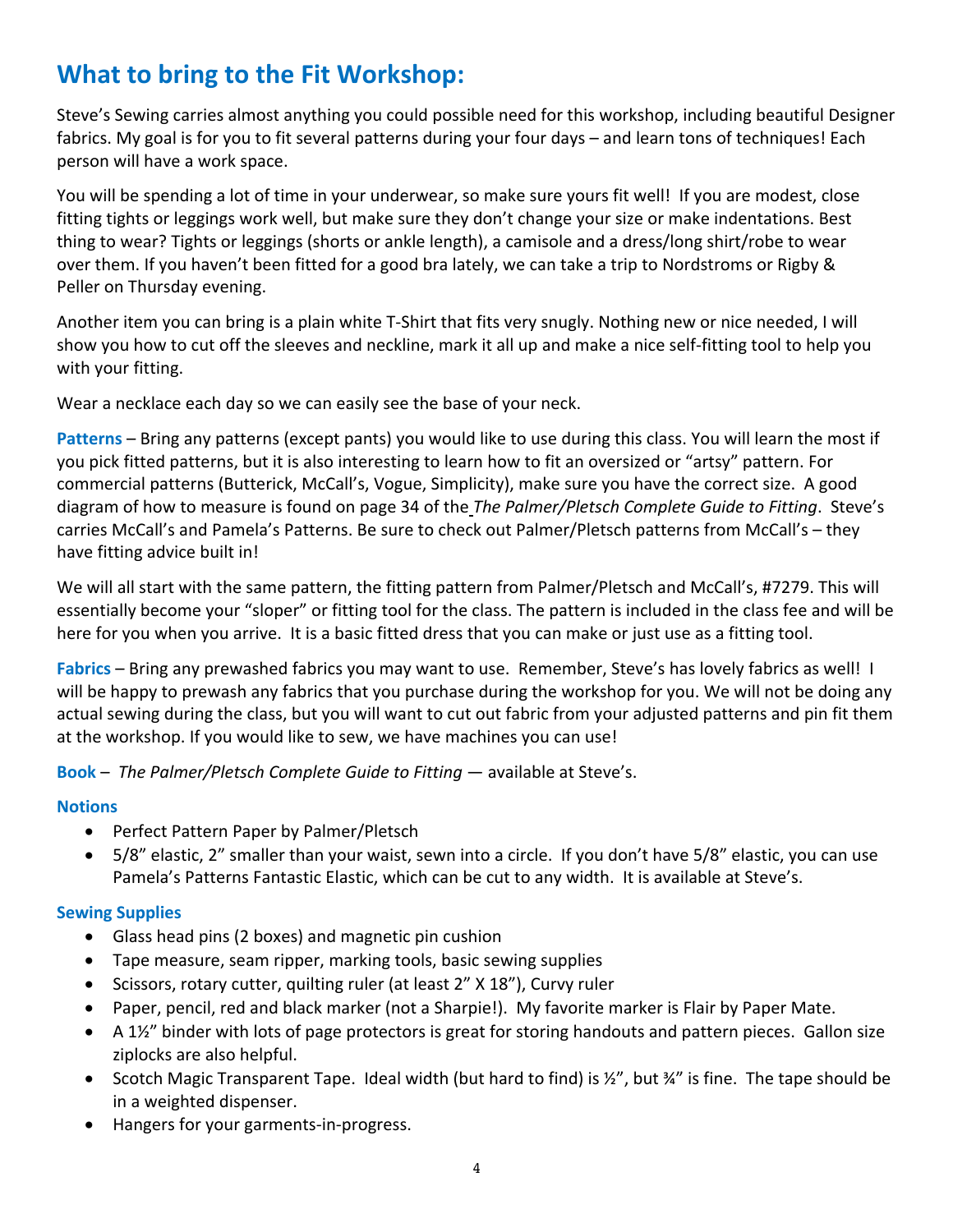## **Fit Workshop One-day TEACHER TRAINING Schedule**

Teacher Training will take place at Steve's Sewing 9am-5pm the day after shopping.

Recommended reading before you attend the training is *The Business of Teaching Sewing* by Pati Palmer and Marcy Miller. It is available on the Palmer/Pletsch Web site, **www.palmerpletsch.com** Write down any questions you have or items you'd like to discuss from the book.

#### **FIT PRACTICE IS THE MOST IMPORTANT THING TO ACCOMPLISH. WE WILL TALK ABOUT BUSINESS DURING LUNCH. IF YOU HAVE LOOKED THROUGH** *THE BUSINESS OF TEACHING SEWING* **BOOK, JOT DOWN ANYTHING YOU'D LIKE TO DISCUSS**.

**Prepare:** Trim, tape (if necessary), and pin two fashion patterns, one darted and one princess. Make no alterations in advance.

**Bring:** All of your alteration supplies.

#### **Action:**

- Measure each other. Find out if you get the same size as was used in the workshop. If not, all discuss how and why you might have determined a different size.
- Pair with someone who has a different figure than you. Put them in the basic bodice in their size to determine basic alterations. Make a note of the alterations on a fit sheet.
- Fit each other by trying on the unaltered fashion pattern, deciding on initial alterations, making those alterations for the person you are fitting, and repeating the process until the pattern is completely altered. Have instructor check. Ask questions as needed as you ago, but try first to make decisions yourself.
- Switch to another partner and repeat this until two fashion patterns have been fitted on each teacher trainee.

**Prior to teacher training, you will be invited to download camera-ready originals for teaching as well as slides and script.**

## **Palmer/Pletsch Certification for Teachers**

If you are not already a CSI, after completing teacher training you are qualified to apply to be a Palmer/Pletsch Certified Sewing Instructor. Learn more and download the forms at

#### **http://www.palmerpletsch.com/certification/**

If you apply within 30 days of the workshop, you will be able to count this workshop as 40 points toward your 100 needed to renew in one year.

Palmer/Pletsch CSIs are listed on the Palmer/Pletsch website certified teacher locator.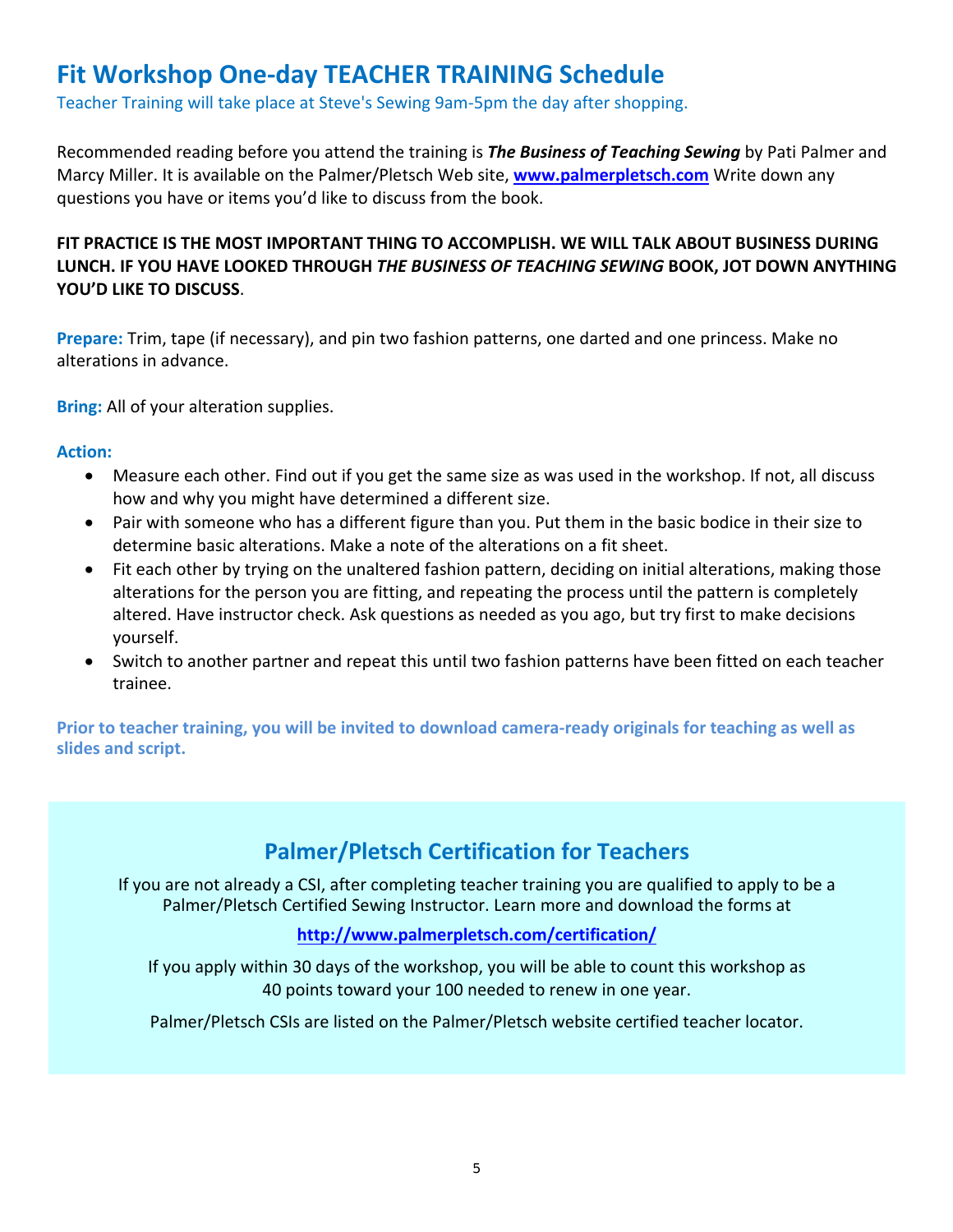## **OPTIONAL OPPORTUNITIES**



## **New York City Garment District Tour:**

This is an optional program offered the day following the workshop. The day after the workshop join Pamela Leggett for a Shop 'til You Drop trip to New York City fabric stores throughout the garment district. You will leave for NYC around 8:00 am and return around 9:00 pm. New York City is a fabulous place to visit and shop for fabrics, trims, buttons and so much more! Pamela will be your guide for the day as we travel to the Big Apple to explore Mood (Project Runway's store), B & J's (Pamela's favorite), and other stores in the Garment District.

Included in the price of \$150 are round trip fare, tour guide, and a deli lunch. A minimum of 4 people is needed to offer the shopping trip.



### **Have a Professional Bra Fitting**

The renowned King of Prussia Mall Has a premier Nordstrom location that offers a wide variety of sizes and styles, along with a trained staff to help you get the perfect fit.